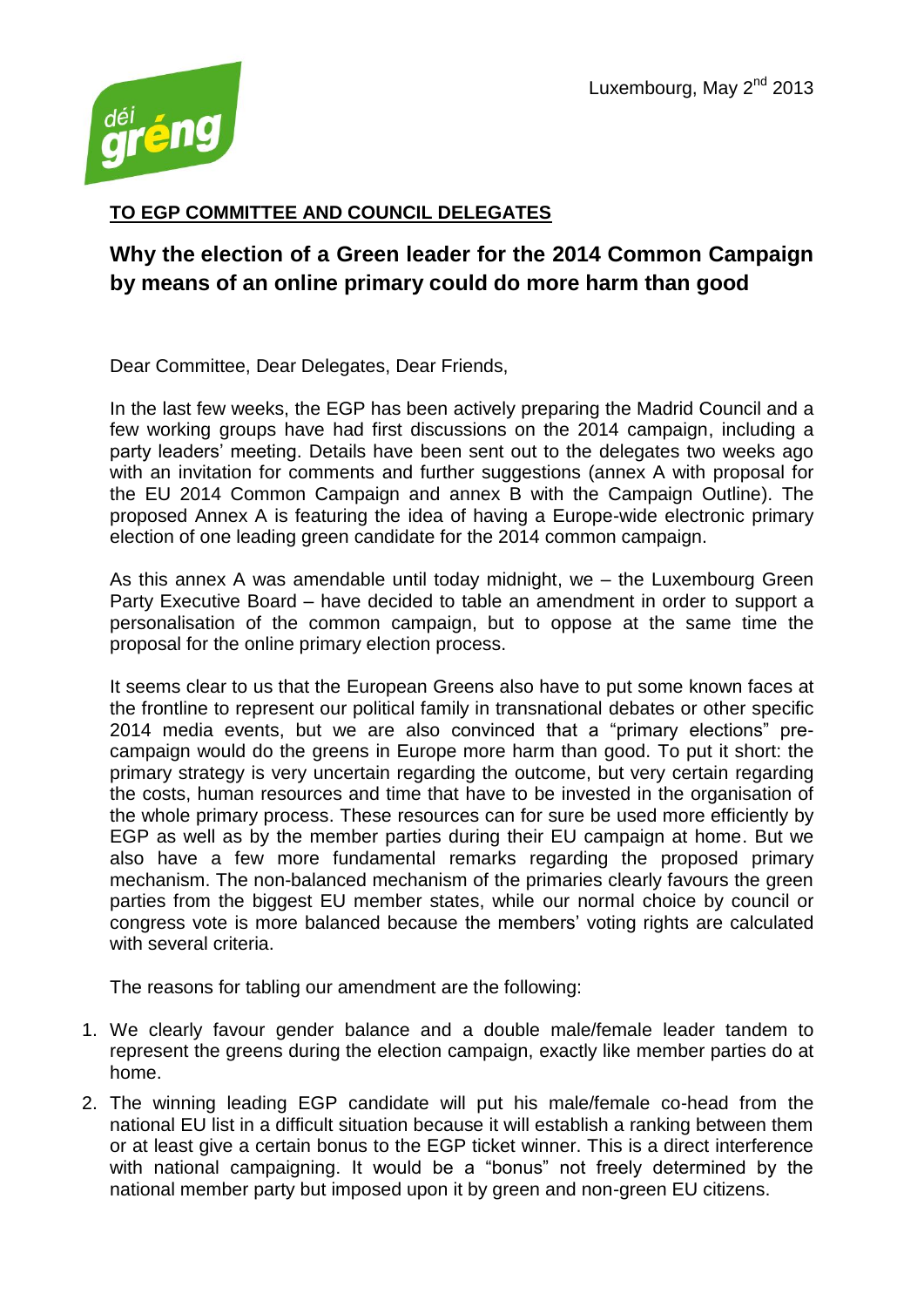- 3. The objective that this single green leader could also be presented as the green candidate for President of the EU Commission and participate in related media events does not seem credible to us, because people will know that greens do not have the slightest chance to get that mandate. Hence, campaigning for an objective that nobody will believe in, will absolutely not work as motivating and mobilising strategy and could even have negative effects on the national campaign efforts.
- 4. If not every EGP EU member party participates actively in promoting the primaries at their national level, which is the most reasonable guess, the process would eventually be limited to a few countries with a higher participation, some with a limited one and a few with no participation in the primaries at all. This will certainly not result in a direct democracy or legitimation bonus for us greens.
- 5. Promoting a large primary campaign in every member state would necessitate an important amount of human and financial resources that are simply not available at the moment for most of our member parties, because they will obviously focus their efforts on their national campaign, focussing above all on making their own EU candidates and the party known to the voters. And finally we all know that we already have shortages of money for the main campaign.
- 6. Allowing every citizen and not only green party members to participate in the primaries would certainly provide for bigger participation, but it will also provide for the biggest risk: Except for the stronger green parties, the risk of the primaries being hijacked by political opponents is real. If you have a lot of own green members, a few "trolls" will do no harm, but for the smaller green parties the risk is exponentially higher. And even though this might not have a dramatic impact on the overall outcome of the primaries on EU level, it might seriously harm the member party at home, in its own media arena.
- 7. If we target, as proposed, every citizen above the age of 16, we would have legal incongruences with those national election laws that have a minimum age of 18.
- 8. Allowing for a real open participation of citizens, be it green or other, is certainly a nice idea, but the absence of a secure possibility of control of identity or uniqueness of a voter would give the elected leading candidate no extra credibility not to speak of legitimacy. There is a serious risk of fraud associated with the electronic primary system, but legitimacy of the election would also be lessened by a eventually low number of the winner's primary votes. And they will in any case be insignificantly low compared to the real number of voters for the EU elections. That might even be used against us by opponents, with no real possibility to counter these attacks on the national level.
- 9. The proposed timetable of the EGP primaries and the candidate call in September would absolutely interfere with the national campaign timetables for the election of the European candidate lists.
- 10.In several member states including Luxembourg and Belgium there will be other elections simultaneously or close by. This makes it impossible to integrate the green primaries into the national campaign strategy and planning.
- 11.It will also interfere with the national head of list choice. If the winner would lose the national head of list race but still try to play a role as "third" head of list, this might develop into a… let's say "complicated" situation for the national campaign.
- 12.All the "other" candidates that have lost the green primaries being a national head of list or not – would be weakened at home if national media takes up their defeat.